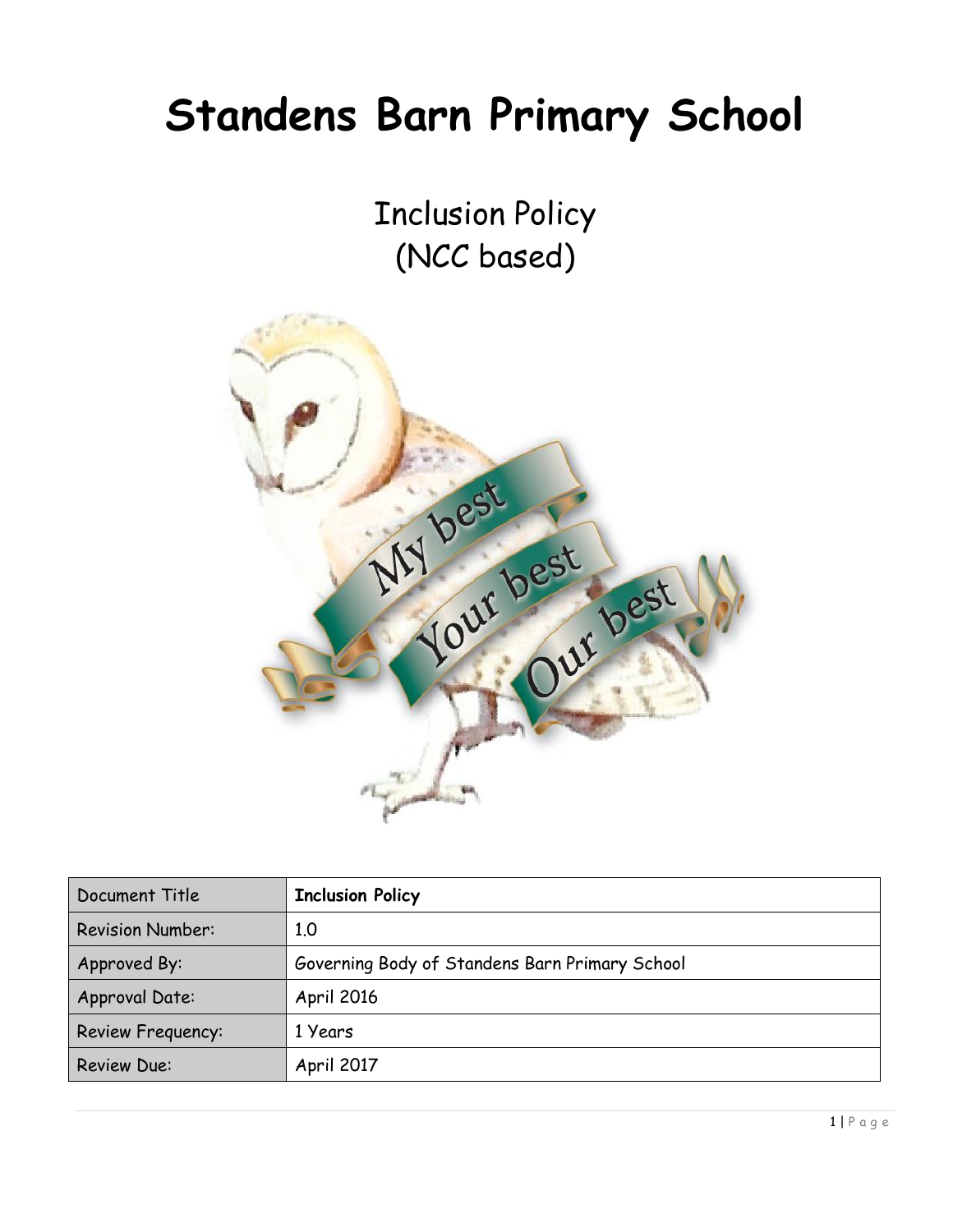# Approval Authorisation

| Authorised By       |        |  |  |  |  |
|---------------------|--------|--|--|--|--|
| Head Teacher:       | Print: |  |  |  |  |
|                     | Date:  |  |  |  |  |
| Chair of Governors: | Print: |  |  |  |  |
|                     | Date:  |  |  |  |  |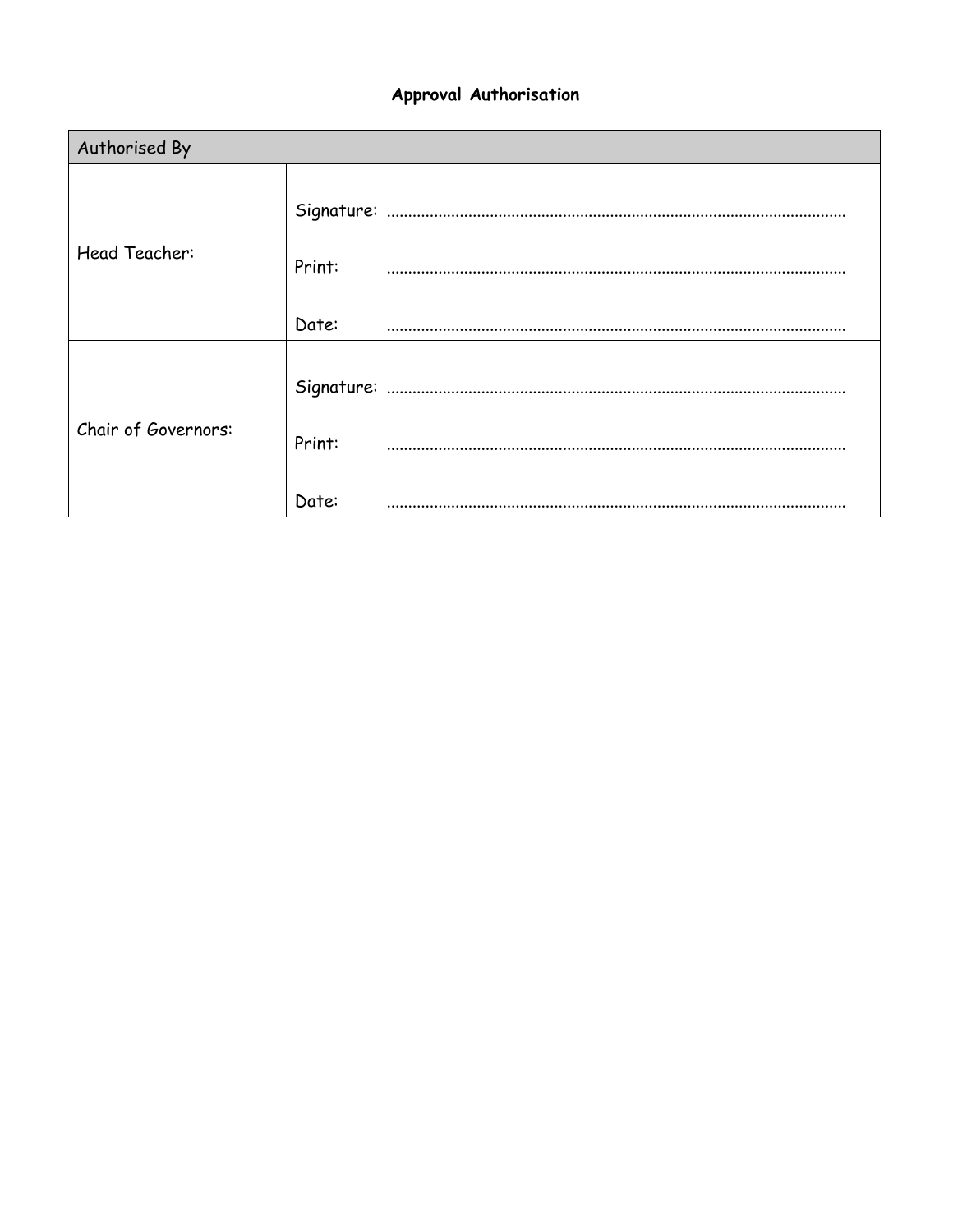# **Legislative Compliance**

This policy complies with the guidance given in **Statutory Instrument : Special Educational Needs (Information) Regulations (Clause 65).** It has been written as guidance for staff, parents or carers and children with reference to the following guidance and documents.

SEN Code of Practice (which takes account of the SEN provisions of the SEN and Disability Act 2001) September 2014

Ofsted Section 5 Inspection Framework April 2014

Ofsted SEN Review 2010 "A Statement is not enough"

Equality Act 2010

Children and Families Act 2014

#### **Inclusion Statement**

- We endeavour to achieve maximum inclusion of all children (including vulnerable learners) whilst meeting their individual needs.
- Teachers provide differentiated learning opportunities for all the children within the school and provide materials appropriate to children's interests and abilities. This ensures that all children have a full access to the school curriculum.
- Special Educational Need might be an explanation for delayed or slower progress but is not an excuse, and we make every effort to narrow the gap in attainment between vulnerable groups of learners and others.
- English as an Additional Language (EAL) is not considered a Special Education Need. Differentiated work and individual learning opportunities are provided for children who are learning EAL as part of our provision for vulnerable learners.
- We focus on individual progress as the main indicator of success.
- We strive to make a clear distinction between "underachievement" often caused by a poor early experience of learning - and special educational needs.
	- $\circ$  Some pupils in our school may be underachieving but will not necessarily have a special educational need. It is our responsibility to spot this quickly and ensure that appropriate interventions are put in place to help these pupils catch up.
	- o Other pupils will genuinely have special educational needs and this **may** lead to lowerattainment (though not necessarily to under-achievement). It is our responsibility to ensure that pupils with special educational needs have the maximum opportunity to attain and make progress in line with their peers. Accurate assessment of need and carefully planned programmes, which address the root causes of any learning difficulty, are essential ingredients of success for these pupils. These will be provided, initially, through additional support funded from the devolved schools budget.

### **Aims and Objectives of this Policy**

The aims of our inclusion policy and practice in this school are:

- To provide curriculum access for all
- To secure high levels of achievement for all
- To meet individual needs through a wide range of provision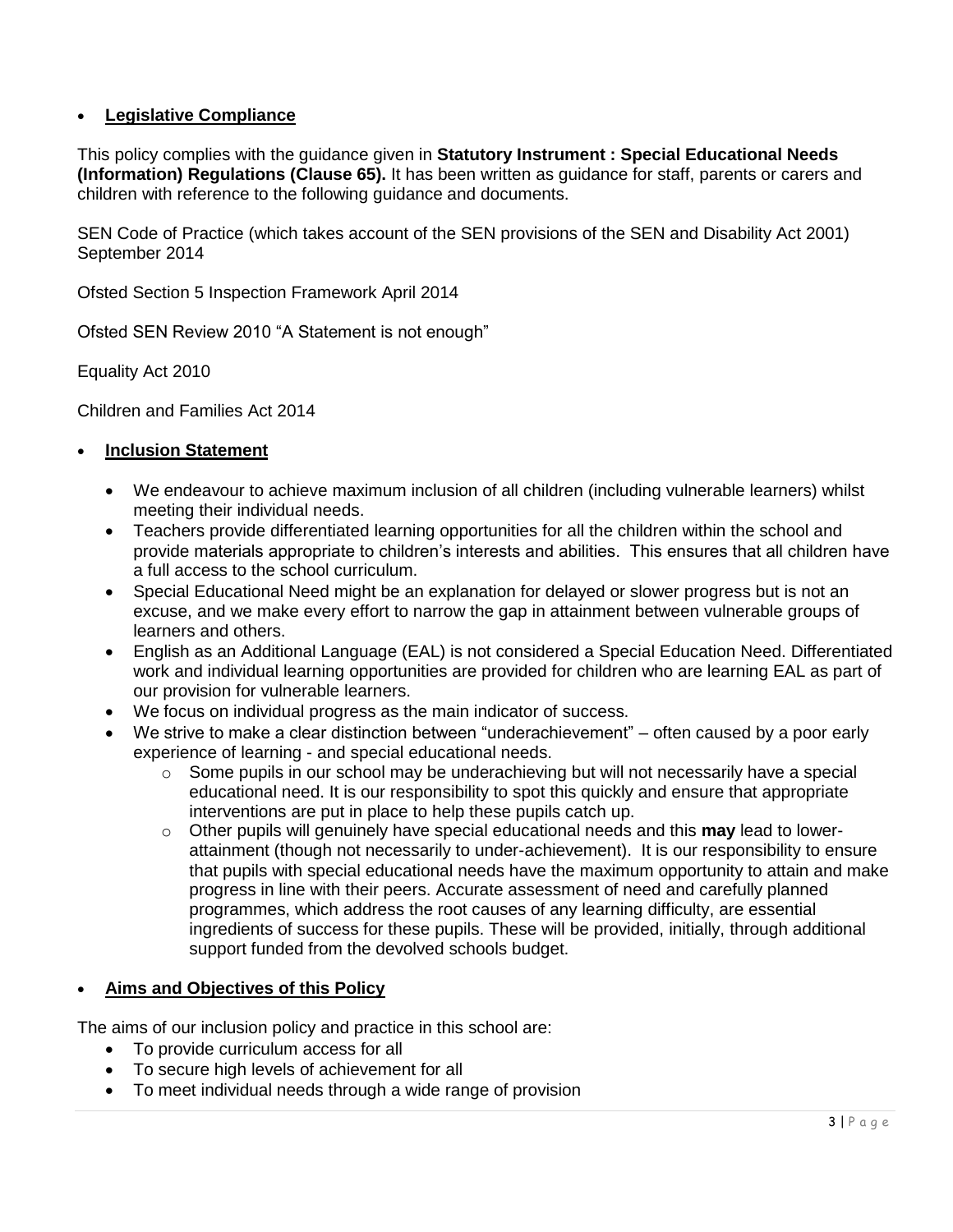- To attain high levels of satisfaction and participation from pupils, parent and carers
- To carefully map provision for all vulnerable learners to ensure that staffing deployment, resource allocation and choice of intervention is leading to good learning outcomes.
- To ensure a high level of staff expertise to meet pupil need, through well targeted continuing professional development.
- To work in cooperative and productive partnership with the Local Authority and other outside agencies, to ensure there is a multi-professional approach to meeting the needs of all vulnerable learners.
- To "promote children's self-esteem and emotional well-being and help them to form and maintain worthwhile relationships based on respect for themselves and others". (National Curriculum, 2014).

The head teacher and the governing body have delegated the responsibility for the ongoing implementation of this Inclusion Policy to the Special Educational Needs Coordinator (SENCO).

The SENCO is responsible for reporting regularly to the headteacher and the governor with responsibility for SEN on the ongoing effectiveness of this inclusion policy.

The English as an additional Language Co-ordinator has strategic responsibility for the inclusion of children who have EAL and the achievement of vulnerable ethnic minority groups (this role may be also included within the SENCO role).

The Designated Teacher for Looked After Children has strategic responsibility for the inclusion of children who are adopted or in local authority care.

**All staff in school have a responsibility for maximising achievement and opportunity of vulnerable learners** – specifically, all teachers are teachers of pupils with special educational needs and EAL. Staff are aware of their responsibilities towards all vulnerable learners and a positive and sensitive attitude is shown towards all pupils at all times.

# **SEN INFORMATION REPORT**

**The kinds of Special Educational Needs which are provided for in our school :**

As an inclusive school we do not seek to closely define the special educational needs for which we will make provision. Historically we have had success in providing for a wide range of different needs, when budget, resources and availability of expertise has allowed.

In admitting pupils with special educational needs we would expect to have informative discussions with both the pupil's family and the local authority to ascertain the suitability of our provision. We understand that it is initially our responsibility to make provision for a pupil with special educational needs through the school's devolved SEN budget. Thereafter we are aware of the process of applying for High Needs Funding if the pupil's and the school's needs make that a necessity. As a mainstream school, it would clearly be difficult for us to make provision for pupils whose needs and/or demands are significant, severe or profound – to the extent that it could be argued that they would be most appropriately placed in a special school. However, we do not rule this out and would make a careful assessment of the needs of each pupil in constructive conversation with other agencies.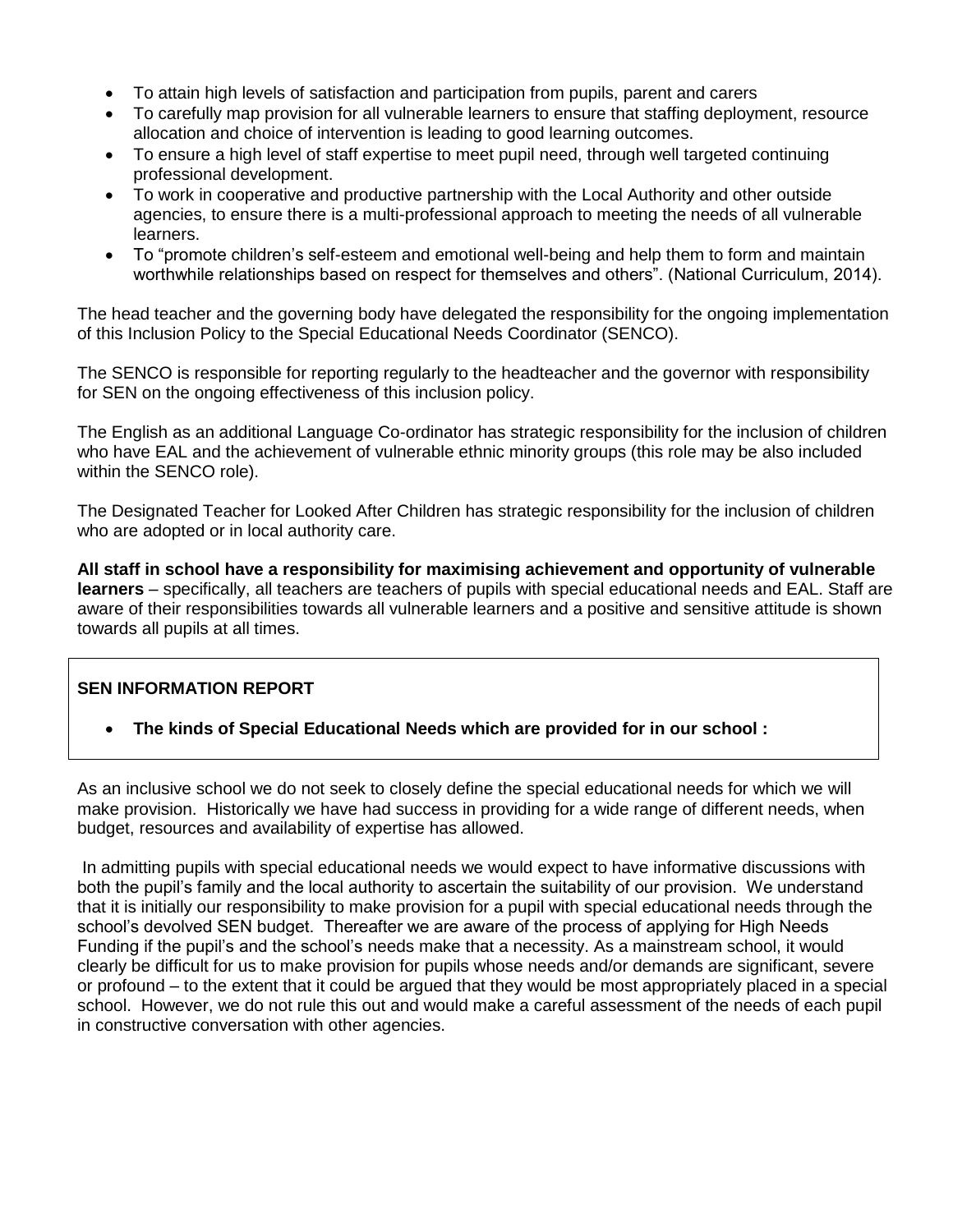- **Our school's policies for identifying children and young people with SEN and assessing their needs**
- **Our school's arrangements for assessing and reviewing children and young people's progress towards outcomes.**
- **Our approach to teaching children and young people with SEN**
- **How adaptations are made to the curriculum and learning environment of children and young people with SEN**
- **How our school evaluates the effectiveness of its provision for children and young people with SEN.**

In agreeing our staged arrangements, the school has taken into account the following statements and definitions:

*"Defining achievement in terms of the number of targets on an individual education plan achieved across a given time rarely ensured rigorous evaluation of provision or pupils' progress. What made the difference to higher outcomes was effective target-setting within the curriculum or personalised programme as part of a whole-school policy on assessment."*

#### *'Inclusion: does it matter where pupils are taught?' (Ofsted, 2006a)*

*"High quality teaching that is differentiated and personalised will meet the individual needs of the majority of children and young people. Some children and young people need educational provision that is additional to or different from this. This is special educational provision under Section 21 of the Children and Families Act 2014. "* 

#### *SEN Code Of Practice (2014 : Para 1.24)*

*This is not necessarily "more literacy" or "more maths" but would be interventions which address the underlying learning needs of the pupil in order to improve his or her access to the curriculum."*

#### *"Achievement for All" (National Strategies : 2009)*

*Across all the education providers visited, the keys to good outcomes were good teaching and learning, close tracking, rigorous monitoring of progress with intervention quickly put in place, and a thorough evaluation of the impact of additional provision.*

#### *Ofsted SEN Review 2010*

*"Ensuring that schools are clear about their provision that is normally available for all children, including targeted help routinely provided for those falling behind and the additional provision they make for those with SEN, should simplify the process of planning the right help at school level" (p68)*

### *SEN Code of Practice 2014*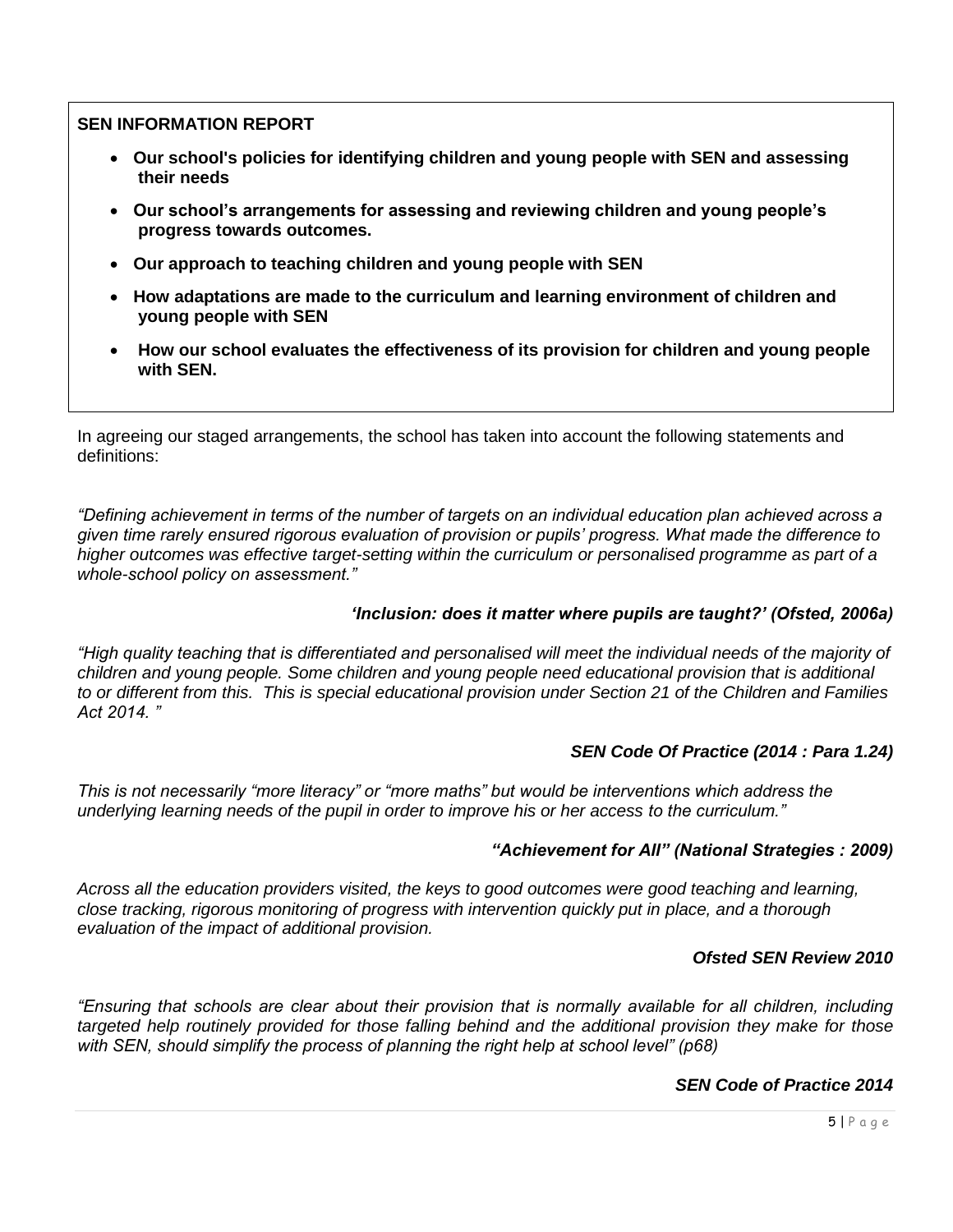### **STAGE 1 Well-differentiated, quality first teaching, including, where appropriate, the use of small group interventions. All vulnerable learners to be included on a whole-school provision map.**

- All learners will have access to quality first teaching.
- Some vulnerable learners will have access to carefully differentiated activities or approaches directly related to the school curriculum which are part of our good practice in making teaching and learning accessible to pupils learning at different rates. These will probably be pupils who are underachieving and have been identified by the school as needing to make accelerated progress but will not necessarily be pupils with special educational needs. This is considered to be a differentiation of the usual school curriculum – not a special intervention for pupils with SEN.
- All vulnerable learners will be included on a detailed whole-school provision map which outlines and monitors all additional intervention across the school. The whole school provision map enables the school to:
	- $\circ$  Plan strategically to meet pupils' identified needs and track their provision.
	- o Audit how well provision matches need
	- o Recognise gaps in provision
	- o Highlight repetitive or ineffective use of resources
	- o Cost provision effectively
	- o Demonstrate accountability for financial efficiency
	- o Demonstrate to all staff how support is deployed
	- $\circ$  Inform parents, LEA, external agencies and Ofsted about resource deployment
	- o Focus attention on whole-school issues of learning and teaching as well as individual needs, providing an important tool for self-evaluation.
- Identification and Assessment at Stage 1

Children's needs should be identified and met as early as possible through :

- the analysis of data including entry profiles, Foundation Stage Profile scores, "A Language in Common" assessment, reading ages, other whole-school pupil progress data
- classroom-based assessment and monitoring arrangements. (Cycle of planning, action and review.)
- following up parental concerns
- tracking individual children's progress over time,
- liaison with feeder nurseries on transfer
- information from previous schools
- information from other services
- maintaining a provision map for all vulnerable learners but which clearly identifies pupils receiving additional SEN Support from the school's devolved budget or in receipt of High Needs funding. This provision map is updated termly through meetings between the teachers and SENCO.
- Undertaking, when necessary, a more in depth individual assessment this may include a range of commercially available assessments, carefully chosen to deliver appropriate, useful information on a pupil's needs. It may include a bilingual assessment where English is not the first language.
- Involving an external agency where it is suspected that a special educational need is significant.
- Curriculum Access and Provision for vulnerable learners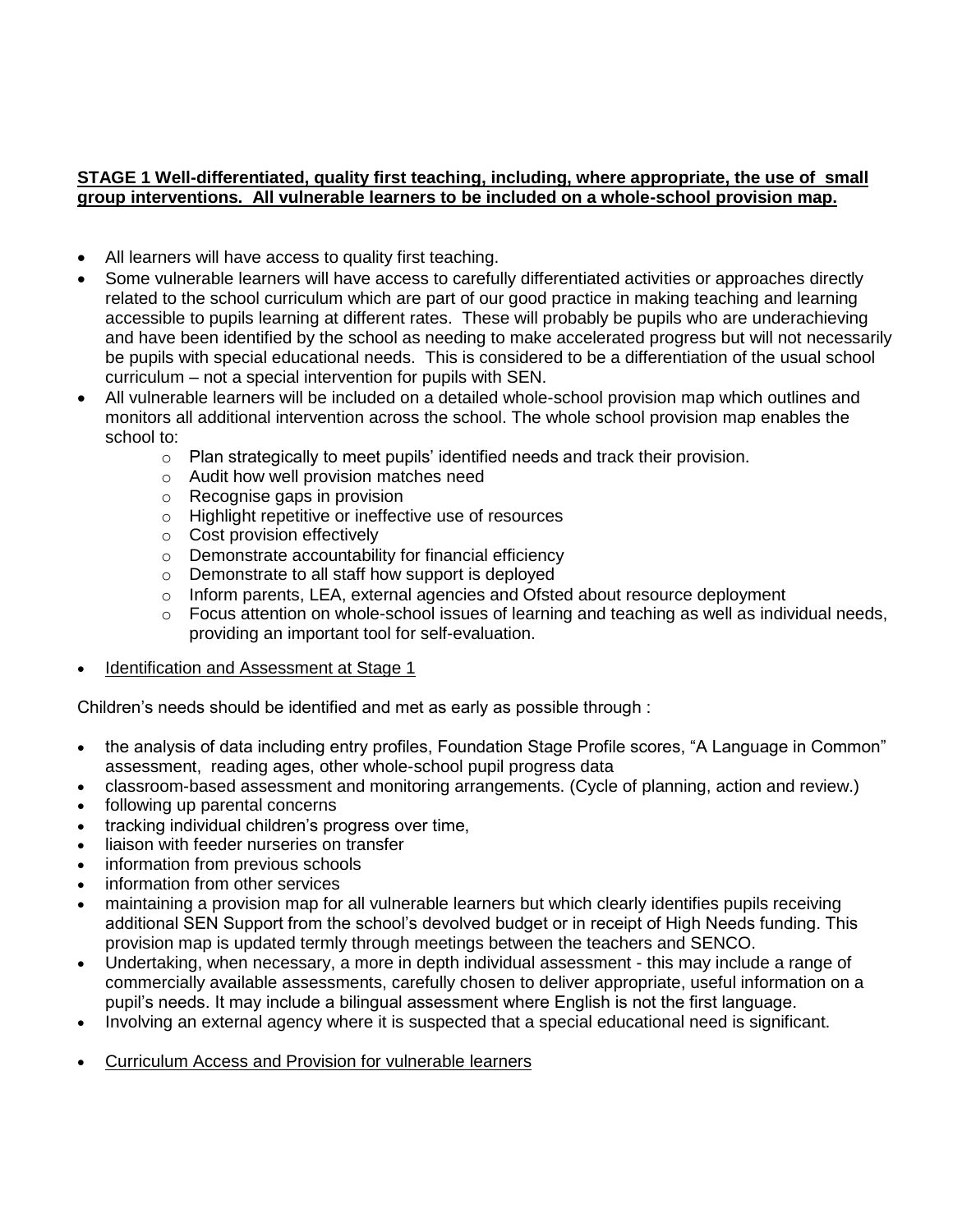Where children are underachieving and/or identified as having special educational needs, the school provides for these additional needs in a variety of ways and might use a combination of approaches to address targets identified for individual pupils.

#### Monitoring and Evaluation

The monitoring and evaluation of the effectiveness of our provision for vulnerable learners is carried out in the following ways:

- classroom observation
- ongoing assessment of progress made by intervention groups
- work sampling
- discussion with the SENCO/ EAL co-ordinator
- informal feedback from all staff.
- pupil interviews
- pupil progress tracking using assessment data (whole-school processes)
- attendance records and liaison with Education Entitlement Service.
- regular meetings about pupils' progress between the SENCO/EAL co-ordinator and the year group leaders.
- report to parents and governors on website

### **Stage 2 Additional SEN Support**

(

- Pupils will be offered additional SEN support when it is clear that their needs require intervention which is "additional to" or "different from" the well-differentiated curriculum offer for all pupils in the school ie they have a special educational need as defined by the SEN Code of Practice 2014.
- Under-achieving pupils and pupils with EAL who do not have SEN will **not** be placed on the list of pupils being offered additional SEN support (but will be on the school's provision map).
- In keeping with all vulnerable learners, intervention for pupils on the SEN list will be identified and tracked using the whole-school provision map.
- It may be decided that a very small number (but not all) of the pupils on the SEN list will require additional High Needs funding, for which an application needs to be made to the Local Authority, to ensure their underlying special educational need is being addressed. This may particularly be the case where outside agencies have been involved in assessing the pupil or contributing to their provision. Where the school can evidence that more than £6,000 above the Average Weighted Pupil Unit has, or will need to be, spent on a pupil within any one financial year, in order to meet his or her special educational needs, an application will be made to the Local Authority, with particular regard to the success criteria and SEN Descriptors published as part of the Local Offer.
- Where a pupil has a significant, severe and sustained need, it may be necessary to enter a multidisciplinary assessment process with health and social care in order to consider the need for an Education Health and Care Plan.
- Where a pupil is in receipt of High Needs Funding and/or an Education Health and Care Plan, they will be on the provision Map.

**Stage 3 Statement of Special Educational Needs or Education Health and Care Plan**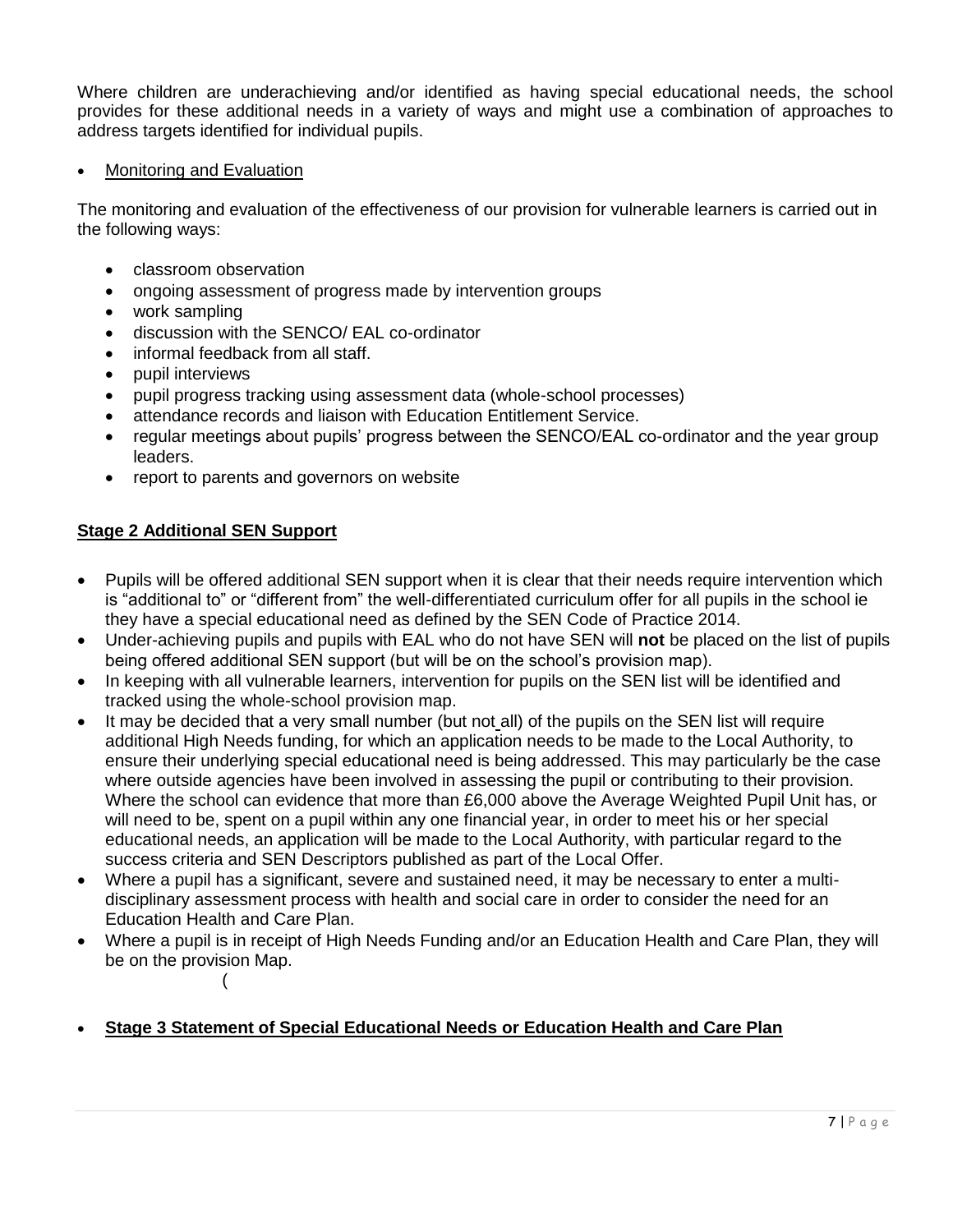- Pupils with a statement of educational needs (pre September 2014) or an Education Health and Care Plan (post September 2014) will have access to all arrangements for pupils on the SEN list (above) and, in addition to this, will have an Annual Review of their statement/plan.
- Our school will comply with all local arrangements and procedures when applying for
	- o High Needs Block Funding
	- o An Education Health and Care Plan

and will ensure that all pre-requisites for application have been met through ambitious and proactive additional SEN Support using our devolved budget at an earlier stage.

 Our review procedures fully comply with those recommended in Section 6.15 of the Special Educational Needs Code of Practice and with local NCC policy and guidance - particularly with regard to the timescales set out within the process.

### **Roles and Responsibilities**

# **Headteacher**

- the head teacher is responsible for monitoring and evaluating the progress of all pupils and for making strategic decisions which will maximise their opportunity to learn
- the head teacher and the governing body will delegate the day to day implementation of this policy to the Special Educational Needs Coordinator (SENCO) and EAL Co-ordinator
- the head teacher will be informed of the progress of all vulnerable learners and any issues with regard to the school's provision in this regard through:
	- analysis of the whole-school pupil progress tracking system
	- maintenance and analysis of a whole-school provision map for vulnerable learners (could be devolved to another member of the SLT and SENCO)
	- pupil progress meetings with individual teachers
	- regular meetings with the SENCO/EMA Co-ordinator
	- discussions and consultations with pupils and parents

# **Special Educational Needs Coordinator**

In line with the recommendations in the SEN Code of Practice 2014, the SENCO will oversee the day- today operation of this policy in the following ways:

- maintenance and analysis of whole-school provision map for vulnerable learners
- identifying on this provision map a staged list of pupils with special educational needs those in receipt of additional SEN support from the schools devolved budget, those in receipt of High Needs funding and those with statements of Special Educational Need or Education Health and Care plans
- co-ordinating provision for children with special educational needs
- liaising with and advising teachers
- managing other classroom staff involved in supporting vulnerable learners
- overseeing the records on all children with Special Educational Needs
- contributing to the in-service training of staff
- **•** implementing a programme of Annual Review for all pupils with a statement of special educational need. Complying with requests from an Education Health and Care Plan Coordinator to participate in a review
- carrying out referral procedures to the Local Authority to request High Needs funding and/or an Education Health and Care Plan when it is suspected, on strong evidence arising from previous intervention (additional SEN support from devolved budget), that a pupil may have a special educational need which will require significant support
- overseeing the smooth running of transition arrangements and transfer of information for Year 6 pupils on the vulnerable learners' provision map evaluating regularly the impact and effectiveness of all additional interventions for all vulnerable learners (including those with special educational needs)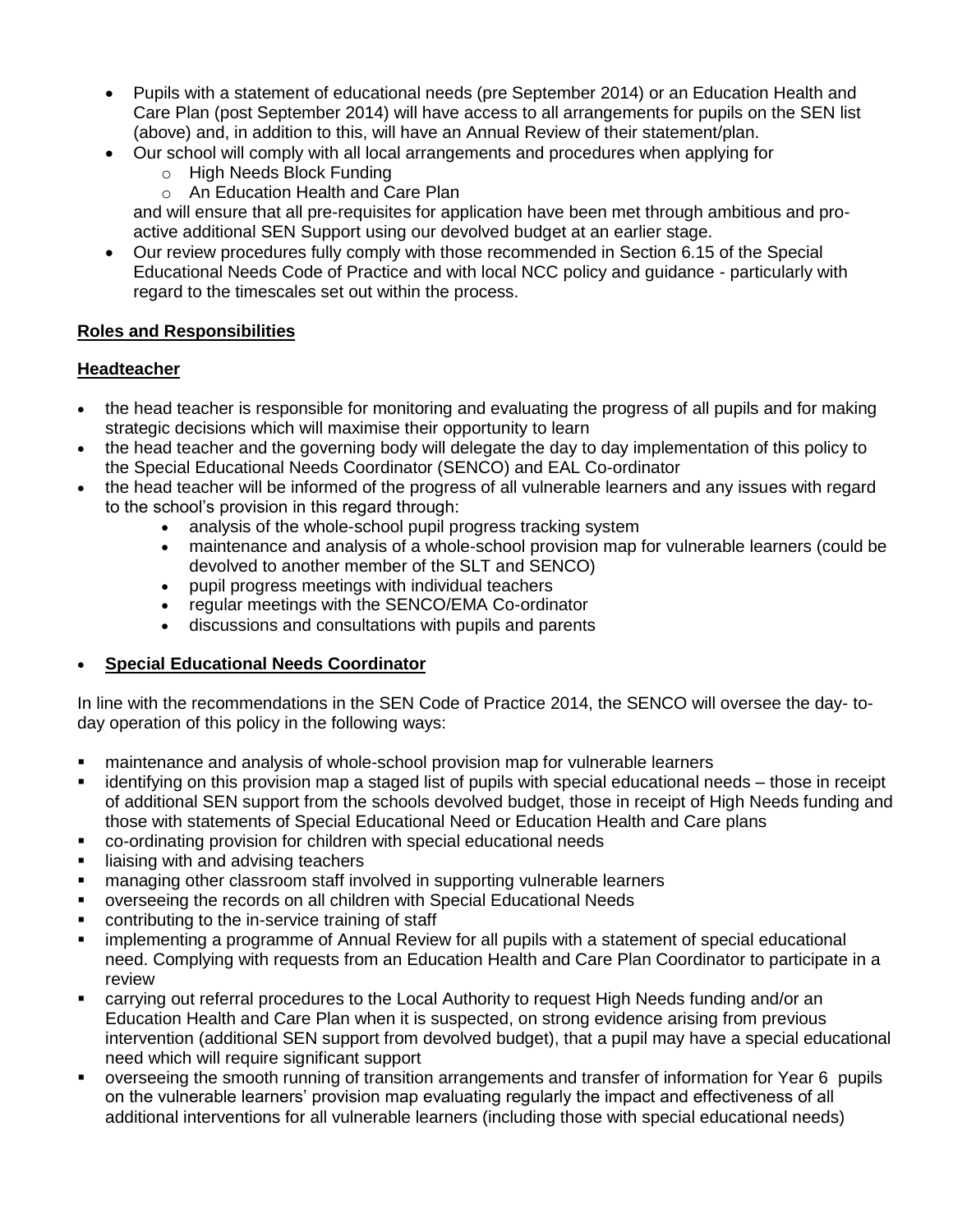- meeting **at least** 3 times a year with each year group leader and staff to review and revise learning objectives for all vulnerable learners in their class who are being tracked on the school's provision map (school managers will guarantee planning and preparation time for teachers and SENCO to ensure that these meetings occur).
- liaising and consulting sensitively with parents and families of pupils on the SEN list, keeping them informed of progress and listening to their views of progress, in conjunction with class teachers
- attending area SENCO network meetings and training as appropriate.
- liaising with the school's Inclusion Governor, keeping him/her informed of current issues regarding provision for vulnerable learners, including those with Special Educational Needs (nationally, locally and within school)
- liaising closely with a range of outside agencies to support vulnerable learners.

# **EAL Coordinator**

The EAL co-ordinator will oversee the day-to-day operation of this policy in the following ways:

- maintenance of a list of pupils with ethnic minority heritage and EAL, ensuring they are identified on the school's provision map
- in collaboration with the SENCO, maintenance and analysis of whole-school provision map for vulnerable learners from ethnic/linguistic minority backgrounds
- advising on and co-ordinating provision for children with additional needs relating to ethnic or linguistic background
- working collaboratively with teachers to plan for and teach children with EAL as part of mainstream teaching practice
- managing other classroom staff involved in supporting ethnic/linguistic minorities
- overseeing the initial and on-going assessment records on all children with EAL
- liaising with parents of ethnic and linguistic minority children, in conjunction with class teachers, keeping them informed of progress and listening to their views of progress.
- meeting **at least** 3 times a year with each year group leader to review the linguistic progress of children learning EAL and establish next steps in learning
- in collaboration with the SENCO, evaluating regularly the impact and effectiveness of all additional interventions for children from cultural and linguistic minority backgrounds.
- **EXECT** in collaboration with the SENCO, overseeing the smooth running of transition arrangements and transfer of information for Year 6 pupils with EAL.
- contributing to the in-service training of staff
- supporting the design and delivery of a culturally inclusive curriculum which reflects the ethnic, cultural and linguistic diversity of the school
- advising on and sourcing bilingual and culturally reflective materials to support children's learning across the curriculum
- advising on and sourcing interpreters and materials in translation to ensure that bilingual parents have equality of access to essential information
- attending EMA Co-ordinator network meetings and training as appropriate.
- liaising with the school's Inclusion Governor, keeping him/her informed of current issues regarding provision for ethnic/linguistic minorities.
- liaising closely with a range of outside agencies to ethnic & linguistic minority learners

# **Class teacher**

- liaising with the SENCO/EAL co-ordinator to agree :
	- o which pupils in the class are vulnerable learners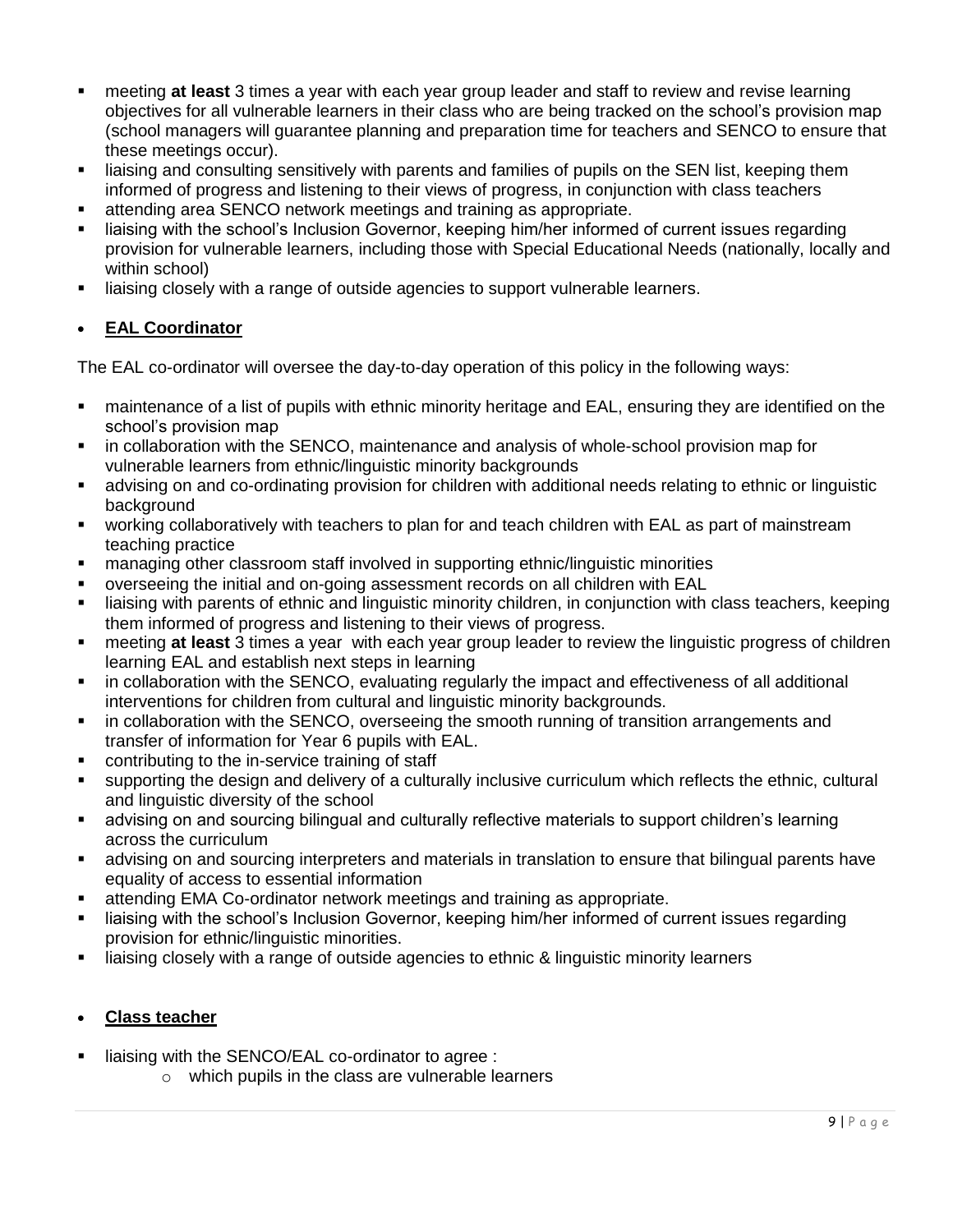- $\circ$  which pupils are underachieving and need to have their additional interventions monitored on the vulnerable learners' provision map – but do not have special educational needs.
- $\circ$  which pupils (also on the provision map) require additional support because of a special educational need and need to go on the school's SEN list. Some of these pupils may require advice/support from an outside professional to address a special educational need (this would include pupils with statements/EHC Plans)
- securing good provision and good outcomes for all groups of vulnerable learners by :
	- $\circ$  providing differentiated teaching and learning opportunities, including differentiated work for EAL pupils which reduces linguistic difficulty whilst maintaining cognitive challenge
	- $\circ$  ensuring there is adequate opportunity for pupils with special educational needs to work on agreed targets which are genuinely "additional to" or "different from" those normally provided as part of the differentiated curriculum offer and strategies*".* (SEN Code of Practice 2013) ensuring effective deployment of resources – including teaching assistant support - to maximise outcomes for all groups of vulnerable learners.

#### **Assessing and Reviewing pupils' progress and the effectiveness of our educational provision for pupils with Special Educational Needs**

- Depending upon the stage of support as outlined above, the progress of our pupils will be assessed and reviewed through
	- o The school's generic processes for tracking the progress of all pupils
	- o Half termly evaluation of the effectiveness of interventions on the provision map (in relation to the progress of each pupil)
	- o At least half termly evaluation of whether pupils in receipt of High Needs Funding and/or with Education Health and Care Plans are meeting their individual targets which have been written to address their underlying special educational need.
	- o Annual review of Statements/Education Health and Care Plans are prescribed in the SEND Code of Practice (September 2014)

# **SEN INFORMATION REPORT**

- **How children and young people with SEN are enabled to engage in activities available with children and young people in the school who do not have SEN**
- As an inclusive school, we do everything we can to ensure that pupils of all abilities and needs are fully included in the life of the school.
- Where appropriate and legitimate, we endeavour to provide different ways for all learners to access the same learning experience, rather than withdrawing pupils and providing an entirely different activity.
- Our deployment of additional staffing and resources funded from our devolved additional needs budget through the Local Offer, ensure that all curriculum experiences are available to all pupils in the school (e.g. educational visits, extra-curricular activities), particularly where a voluntary financial contribution from parents is required for the activity to run. This is in compliance with the Equality Act 2010.
- All lesson planning seeks to address the learning needs of all pupils in the class. Teachers receive regular training and support to ensure they are skilled in differentiating the curriculum for vulnerable learners. When subject coordinators monitor planning, work and progress data and when they or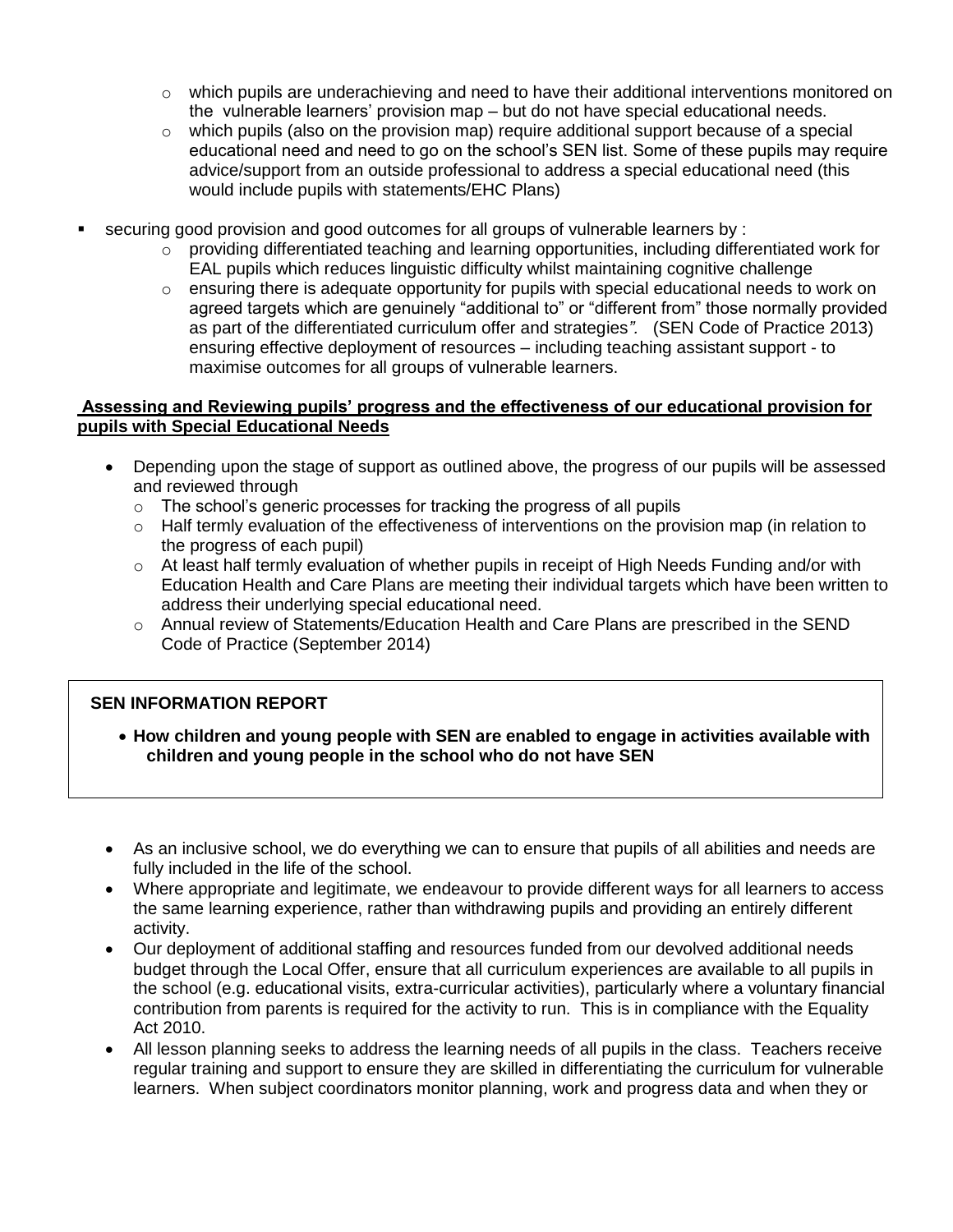senior leaders carry out observations of teaching and learning in classrooms, particular attention is given to whether the ongoing learning offer is inclusive.

 Pupils are encouraged to analyse how they themselves learn and there is an ongoing dialogue about this in our classroom. Pupils are given the opportunity and support to develop self-help strategies to ensure their full access to the curriculum.

# **SEN INFORMATION REPORT**

 **Support for improving emotional and social development, including extra pastoral arrangements for listening to the views of children and young people with SEN and measures to prevent bullying**

The Family Support Worker will support children who fall into this category. Through discussions with the child, as apposite to age and social development and with parents. The involvement may take a variety of approaches from checking in meetings, to more focussed 1 to 1 support, but each child will be assessed based on their need.

### **SEN INFORMATION REPORT**

- **Information about the expertise and training of staff in relation to children and young people with special educational needs and about how specialist expertise will be secured.**
- In accordance with Section 6 of the SEN Code of Practice 2014, if appointed after September 2008, our Special Educational Needs Coordinator will be a qualified teacher working at our school and will have statutory accreditation. If a new SENCO is appointed, he/she will gain statutory accreditation within three years of appointment.
- The SENCO, EAL Coordinator and Designated Teacher for LAC will regularly attend local network meetings
- All staff will be trained in how to best support all vulnerable learners in order to maximise their achievement as part of the school development plan and annual schedule of continuous professional development. Specific training needs will be identified and met through the appraisal/performance management process.
- Specialist advice and expertise in relation to assessment and support of individual pupils will be commissioned by the school from the open market, accessing, as far as possible, services available as part of the Local Offer. Service level agreements and quality assurance criteria will be put in place at the point of commissioning and the headteacher and senior leaders will be responsible for reporting to governors on the efficacy of these arrangements (including value for money). Our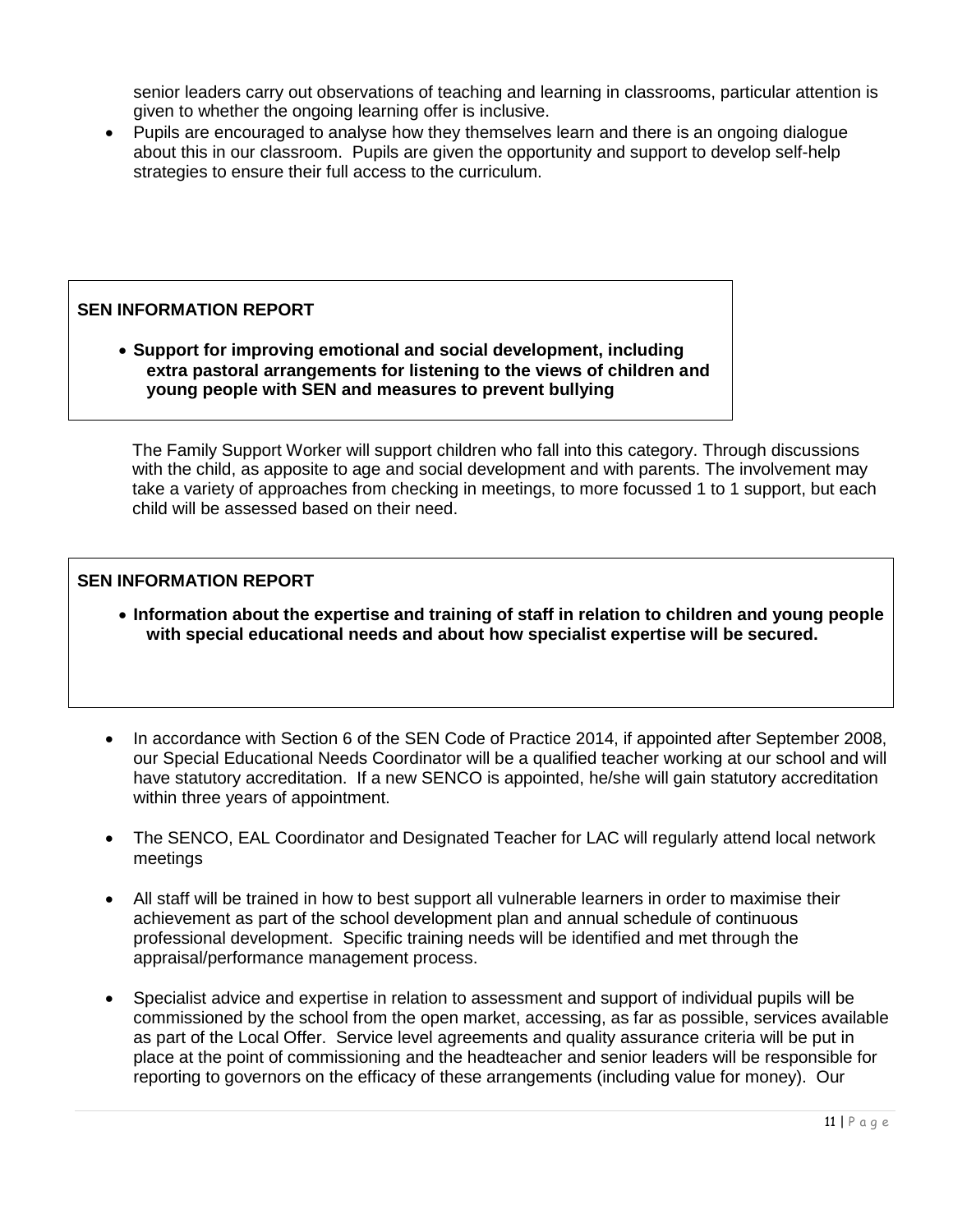school will, wherever possible, join with other schools in joint commissioning and quality assurance arrangements.

 All staffing appointments to support vulnerable learners will be carried out in accordance with equal opportunities legislation, employment law, safer recruiting policy and best practice.

# **SEN INFORMATION REPORT**

**Information about how equipment and facilities to support children and young people with special educational needs will be secured.** 

- When specialist equipment or a high level of staffing support is required to support a pupil with special educational needs, our school will fund this as additional SEN support up to £6,000 per annum for each individual pupil. Thereafter, if the cost is higher and the provision of these facilities is likely to be prolonged, the school will apply to the Local Authority for High Needs Block Funding.
- Specialist equipment and expertise in relation to its use will be purchased/hired/ commissioned by the school from the open market, subject to the usual guarantees, service level agreements and quality assurance criteria. Our school will, wherever possible, join with other schools in joint purchasing/hire of equipment.
	- All staffing appointments to support vulnerable learners will be carried out in accordance with equal opportunities legislation, employment law, safer recruiting policy and best practice.

# **SEN INFORMATION REPORT**

- **Arrangements for consulting parents of children with special educational needs and involving them in their child's education**
- **Arrangements for consulting young people with SEN and involving them in their education**

# **Partnership with Parents/Carers**

The school aims to work in partnership with parents and carers. We do so by:

- working effectively with all other agencies supporting children and their parents
- giving parents and carers opportunities to play an active and valued role in their child's education
- making parents and carers feel welcome
- encouraging parents and carers to inform school of any difficulties they perceive their child may be having or other needs the child may have which need addressing
- instilling confidence that the school will listen and act appropriately
- focusing on the child's strengths as well as areas of additional need
- allowing parents and carers opportunities to discuss ways in which they and the school can help their child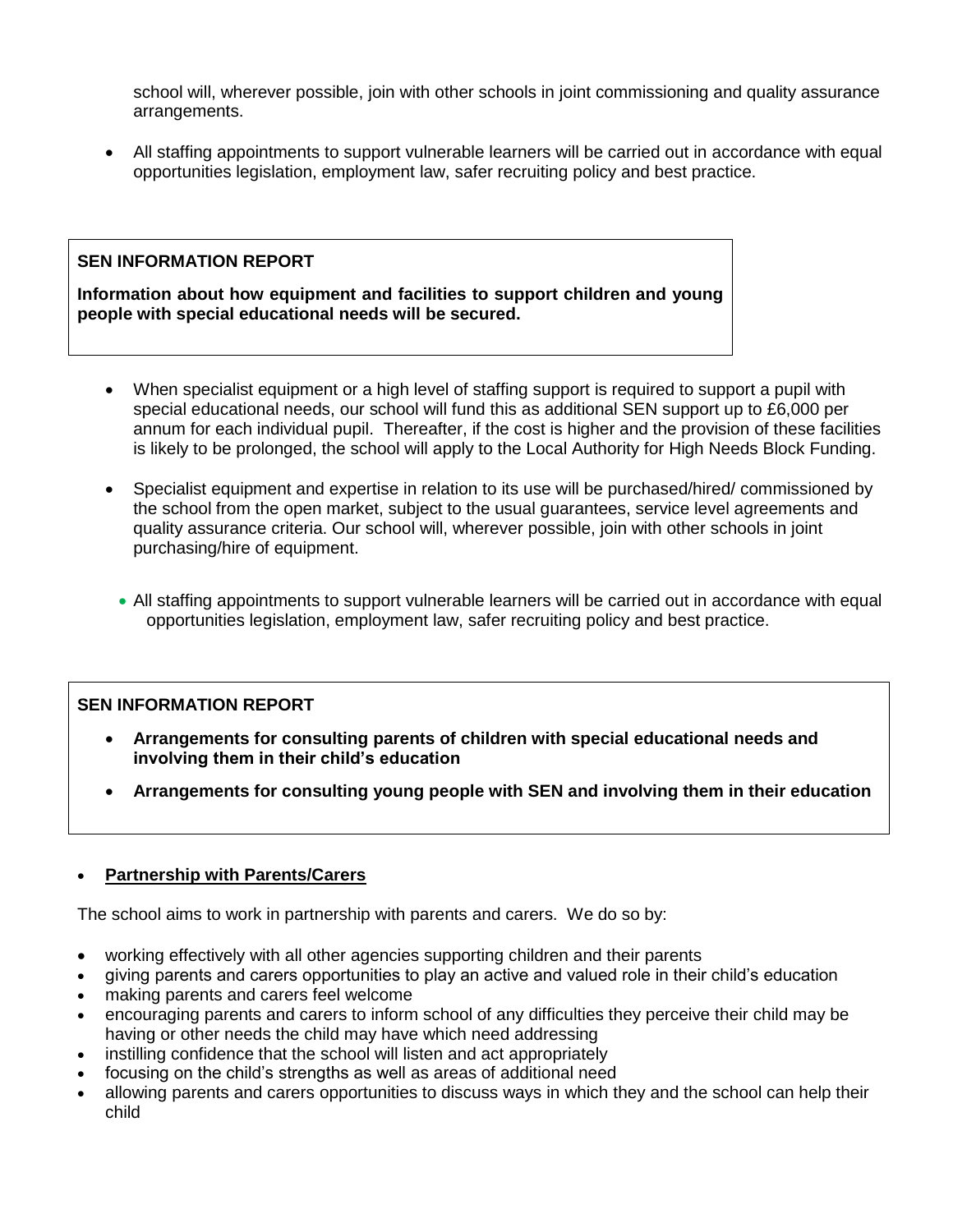- agreeing targets for all pupils, in particular, those not making expected progress and, for some pupils identified as having special educational needs, involving parents in the drawing-up and monitoring progress against these targets
- keeping parents and carers informed and giving support during assessment and any related decisionmaking process
- making parents and carers aware of the Parent Partnership services available as part of the Local Offer.
- providing all information in an accessible way, including, where necessary, translated information for parents with English as an Additional Language.

# **Involvement of Pupils**

We recognise that all pupils have the right to be involved in making decisions and exercising choice. In most lessons, all pupils are involved in monitoring and reviewing their progress. We endeavour to fully involve all pupils by encouraging them to:

- state their views about their education and learning
- identify their own needs and learn about learning
- share in individual target setting across the curriculum **so that they know what their targets are and why they have them,**
- self-review their progress and set new targets
- (for some pupils with special educational needs) monitor their success at achieving their targets.

# **SEN INFORMATION REPORT**

- **How our school involves other bodies, including health and social care bodies, local authority support services and voluntary sector organisations in meeting children and young people's special educational needs and supporting their families**
- Our school will identify sources of support as they develop and evolve as the Local Offer is defined through Education, Health and Social Care (including the establishment of joint commissioning arrangements).
- We seek to respond quickly to emerging need and work closely with other agencies including :
	- o CAF team (common Assessment Framework)
	- o CAMHS (child and Adolescent Mental Health Services)
	- o Educational Psychology Service
	- o Northamptonshire Parent Partnership Service
	- o NCC Sensory Impairment team
	- o Local NHS services
	- o Targeted Prevention Team
	- o Education Entitlement Service
	- o Early Years SEN support service if applicable
	- o Multi-agency safeguarding hub (MASH)
- In accordance with the SEND Code of practice 2014 we invite all relevant agencies to annual review meetings, transition meetings and specific provision planning meetings involving pupils with special educational needs in our school. For pupils with Education, Health and Care Plans, we comply fully with requests from independent facilitators to provide information and cooperate fully with other agencies.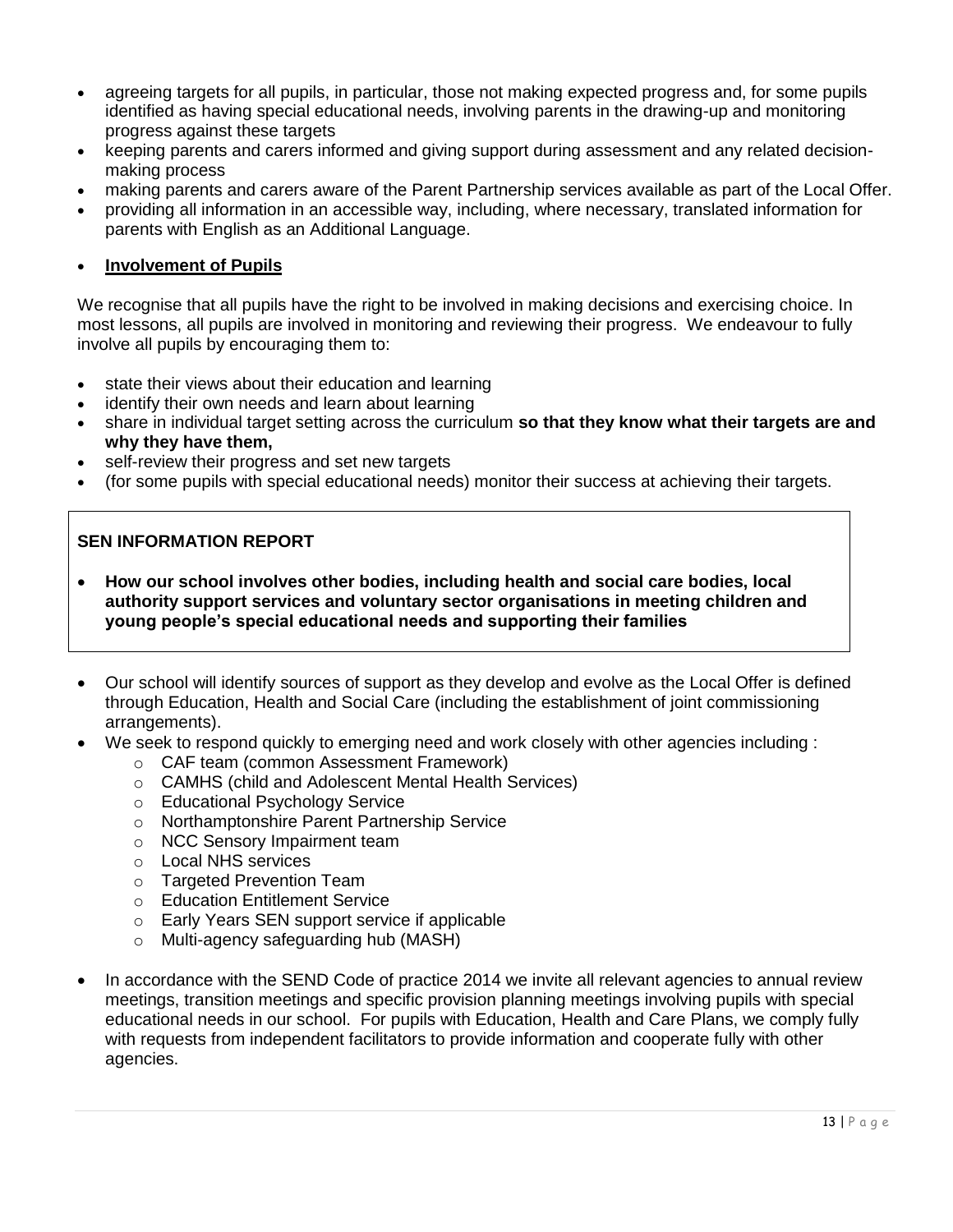- Often at the request of families, we liaise with voluntary bodies in order to be as familiar as possible with best practice when the special educational needs of a pupil are very specific (eg autism, visual impairment etc).
- We have a clear point of contact within the school who will coordinate the support from outside agencies for each pupil. Most often this will be the SENCo or Designated Teacher for LAC, but in some cases it can be another member of staff who we have identified as a key worker.

- **Arrangements for supporting children and young people in moving between phases of education and preparing for adulthood (effective transition)**
- We will ensure smooth transition into our school from the previous phase of education and from our school into the next phase of education.
- We will ensure early and timely planning for transfer to a pupil's next phase of education and, in the year before the year in which they leave, will offer transition meetings to all pupils in receipt of Additional SEN support and all those with statements of Special Educational Needs. Pupils with Education Health and Care Plans will have next phase destinations and transition arrangements discussed at plan review meetings convened by the plan coordinator.
- A transition timeline will be produced, with specific responsibilities identified.
- Support for the pupil in coming to terms with moving on will be carefully planned and will include familiarisation visits and counselling. Pupils will be included in all "class transition days" to the next phase but may also be offered additional transition visits.
- Pupils and parents will be encouraged to consider all options for the next phase of education and the school will involve outside agencies, as appropriate, to ensure information is comprehensive but easily accessible and understandable. Accompanied visits to other providers may be arranged as appropriate.
- Parents will be given a reliable named contact at the next phase provider with whom the SENCo will liaise.

# **Admission Arrangements**

No child will be refused admission to school on the basis of his or her special educational need, ethnicity or language need. In line with the Equalities Act 2010, we will not discriminate against disabled children and we will take all reasonable steps to provide effective educational provision *(see Admission policy for the school, as agreed with the Local Authority)*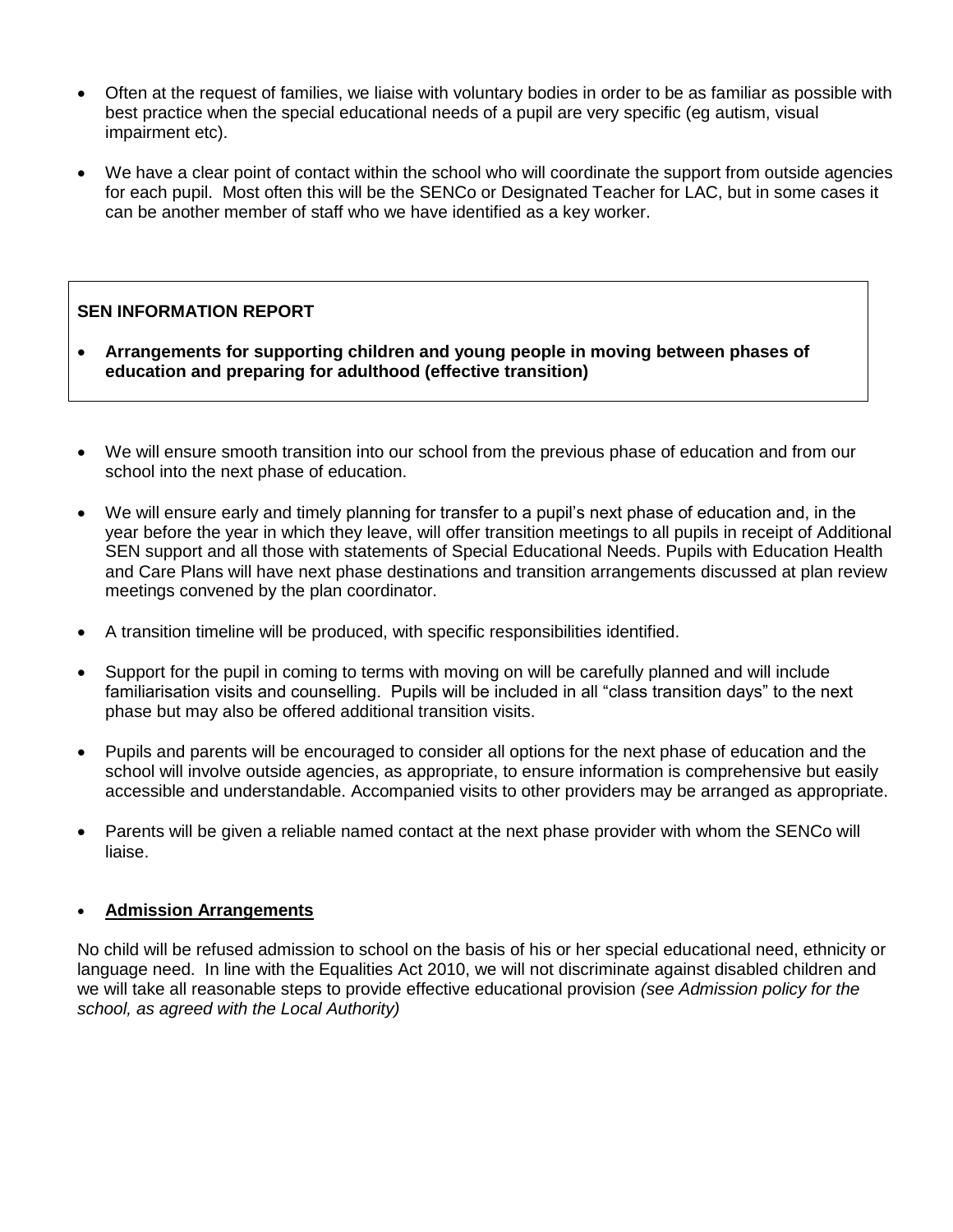**Arrangements made by the governing body or the proprietor relating to the treatment of complaints from parents of pupils with special educational needs concerning the provision made at the school.** 

### **Complaints**

If there are any complaints relating to the provision for children with SEN or EAL these will be dealt with in the first instance by the class teacher and SENCO/EAL Co-ordinator, then, if unresolved, by the head teacher. The governor with specific responsibility for SEN/inclusion may be involved if necessary. In the case of an unresolved complaint the issue should be taken through the general Governors complaints procedure (see separate Complaints Policy)

### **SEN INFORMATION REPORT**

**The contact details of support services for the parents of pupils with special educational needs, including those for arrangements made in accordance with clause 32.** 

**(***Please refer to our school's Safeguarding Policy for details of how we access the CAF team and Multi-Agency Safeguarding Hub)*

#### **Links with Other Services**

Effective working links will also be maintained with:

Educational Psychology Service : Contact Number : 01604 630082 <http://www.northamptonshire.gov.uk/en/councilservices/EducationandLearning/sen/EP/Pages/default.aspx>

Education Entitlement Team : Contact number : 0300 126 1000 [http://www.northamptonshire.gov.uk/en/councilservices/EducationandLearning/Parents/Pages/Education-](http://www.northamptonshire.gov.uk/en/councilservices/EducationandLearning/Parents/Pages/Education-Entitlement-Service.aspx)[Entitlement-Service.aspx](http://www.northamptonshire.gov.uk/en/councilservices/EducationandLearning/Parents/Pages/Education-Entitlement-Service.aspx)

Parent Partnership Service : Contact Number : 01604 636111 <http://www.npps.info/>

Virtual School for Looked After Children : Contact number : 0300 126 1000 <http://www.northamptonshire.gov.uk/en/councilservices/children/virtual-school/Pages/default.aspx>

Primary Behaviour Outreach Support (Kings Meadow Team or Maplefields Team) : Contact numbers Kings Meadow 01604 773730. Maplefields 01536 409040

(See Local Offer website link below for contact details in relation to High Needs Funding Applications and Education Health and Care Plans)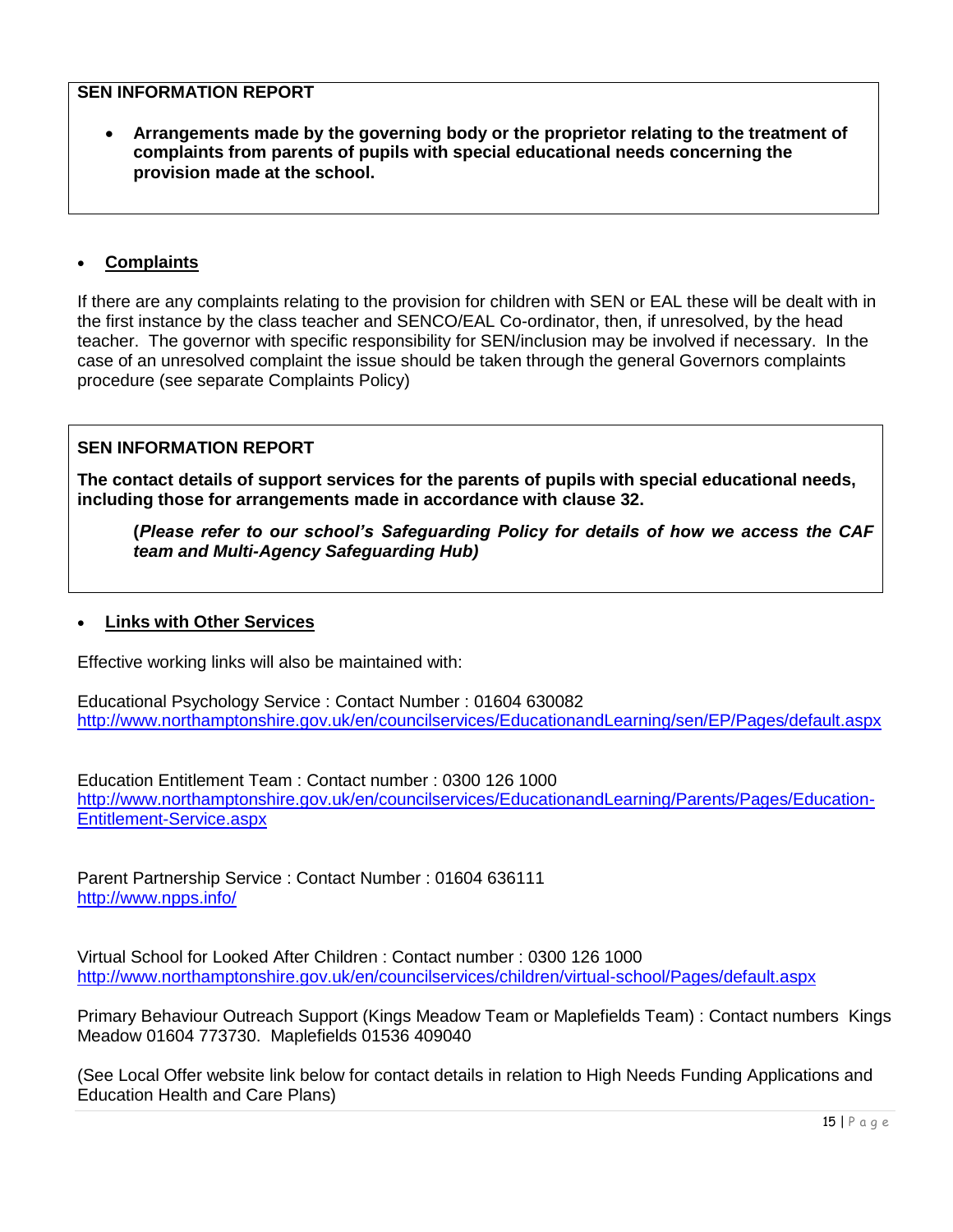# **Information on where the local authority's local offer is published.**

[http://www.northamptonshire.gov.uk/en/councilservices/EducationandLearning/sen/local](http://www.northamptonshire.gov.uk/en/councilservices/EducationandLearning/sen/local-offer/Pages/default.aspx)[offer/Pages/default.aspx](http://www.northamptonshire.gov.uk/en/councilservices/EducationandLearning/sen/local-offer/Pages/default.aspx)

# **Inclusion of pupils with English as an additional language**

**Definition** 

A pupil who has English as an Additional Language is a pupil whose first language is not English, and who uses that language on a regular basis inside or outside of school. EAL pupils are not considered to have a Special Educational Need, but are seen to benefit from the ability to live and learn in more than one language.

• Ethos

We strive to recognise, welcome and celebrate linguistic and cultural diversity and have a high expectation of all pupils regardless of ethnic, cultural or linguistic heritage. We aim to include all pupils and parents in our school by respecting that diversity and reflecting it in our school environment, curriculum, learning resources and partnership with parents. We welcome the enrichment that linguistic and cultural diversity brings to our school community.

The routine and prolonged withdrawal from mainstream of children with EAL is not recognised as good practice and does not promote rapid language acquisition. Language acquisition is best promoted through a range of good, inclusive strategies, interventions and differentiation of the usual school curriculum.

**Admissions** 

No pupil will be refused admission on the basis of ethnicity or EAL. Pupils who have EAL will be admitted under the same criteria as any other pupil applying for a school place. Where parents do not speak English, we endeavour to provide oral and written information and help in first language which will facilitate the admission process and provide key information about our school. On admission, the pupil will have access to a welcome and induction programme which recognises their linguistic needs and provides a safe and secure start to their learning.

Provision

Pupils with EAL will have full access to mainstream provision regardless of their proficiency in English. Where necessary, additional support will be given to improve acquisition of English: this will be provided through Wave 1 and, where appropriate, Wave 2 teaching.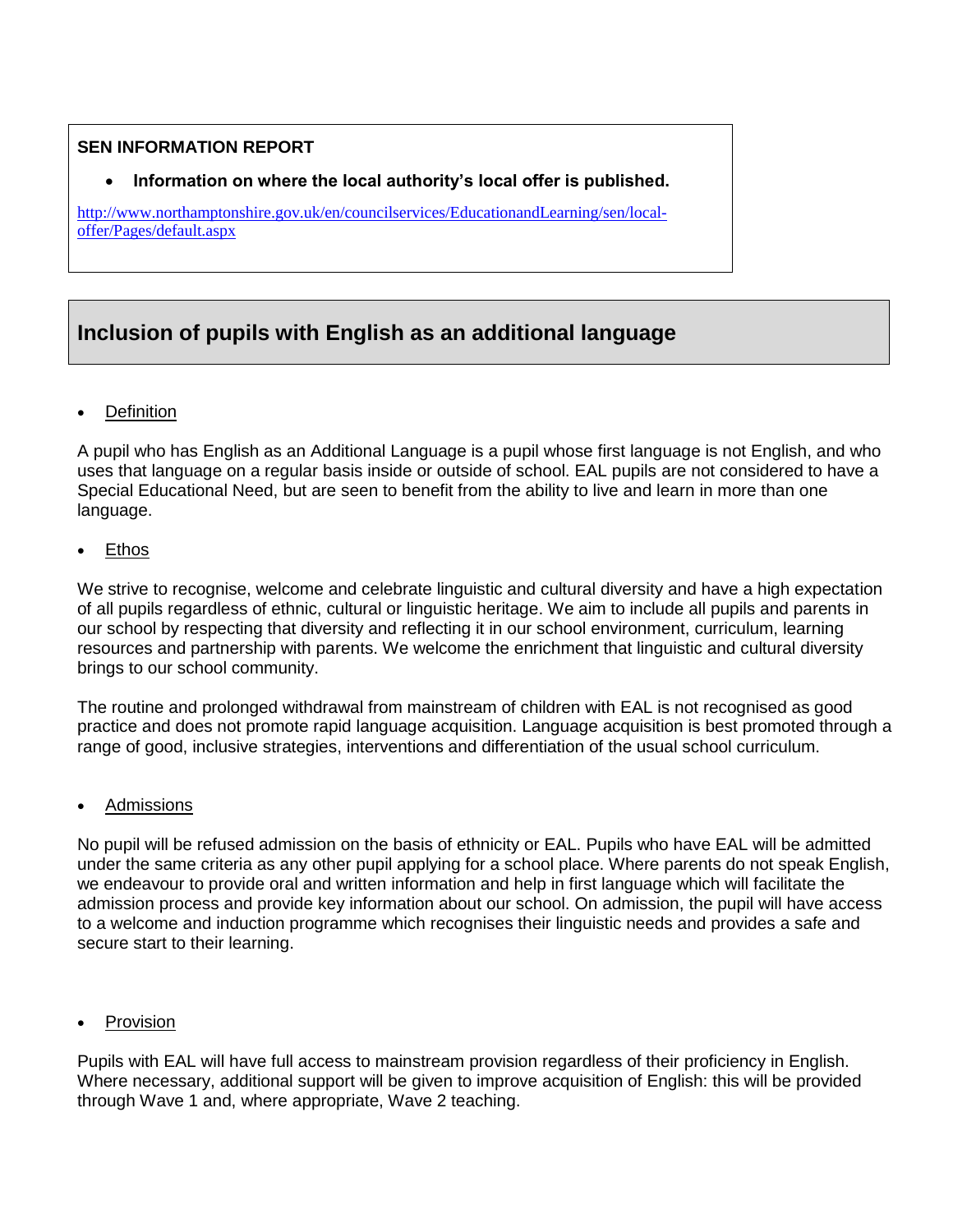The following provision can be expected:

- initial assessment of EAL using QCA 'A Language in Common' to record stage of language acquisition where it is below English NC Level 2
- a further mother tongue assessment may be applicable where SEN is known or where further information needs to be gathered in the pupil's first language
- If appropriate, pupils will be placed in sets and groups which match their academic ability. Initially this may be in a middle-ability set until the pupil's academic strengths can be more fully assessed. Pupils will not be placed with SEN pupils unless SEN is indicated.
- Work in class will be differentiated for the pupils to lessen linguistic difficulties without significantly reducing academic challenge. Differentiated homework will be provided to enable the pupil to improve their knowledge and use of English and to participate in homework activities on an equal basis with their peers.
- Additional support for pupils may be given through: first language resources & translation facilities; teaching support on a 1:1 or small group basis, peer group support; pre-teaching of key concepts and vocabulary.
- Where necessary, catch-up work will be provided for pupils arriving from overseas who have experienced a different curriculum or who may have gaps in their schooling. Where pupils are ahead of their peer group in terms of learning, differentiation will be made in order to access learning at an appropriate level.
- Progress of EAL pupils will be monitored against both A Language in Common (where below English NC level 2) and against National Curriculum indicators. Where accelerated progress in English is needed for reasons of EAL, targets will be set and provision made on agreement between the class teacher and the EMA Co-ordinator or SENCO. Provision will be recorded and monitored for effectiveness using the school's provision map, in line with standard practice for all vulnerable learners in the school. The pupil will not be placed on the SEN register for reasons of EAL.
- Parental support

We recognise that some parents who are learning English may find it difficult to communicate with the school and approach the school regarding any concerns they may have on their child's progress. We endeavour to fully include EAL parents in the life of the school by, wherever possible, providing interpreting facilities at parents' evenings and other school meetings and by providing key school information in translated format, if necessary.

# **Inclusion of pupils who are Looked After in Local Authority Care**

Our school recognises that :

- Children who are looked after in local authority care have the same rights as all children but may have additional needs due to attachment issues, early neglect, separation and loss, trauma and many placement moves. These barriers to learning can affect their educational outcomes and their personal, social and emotional development.
- There are commonly understood reasons (Social Exclusion Unit Report :2003] why children who are looked after in local authority care often fail to make expected progress at school :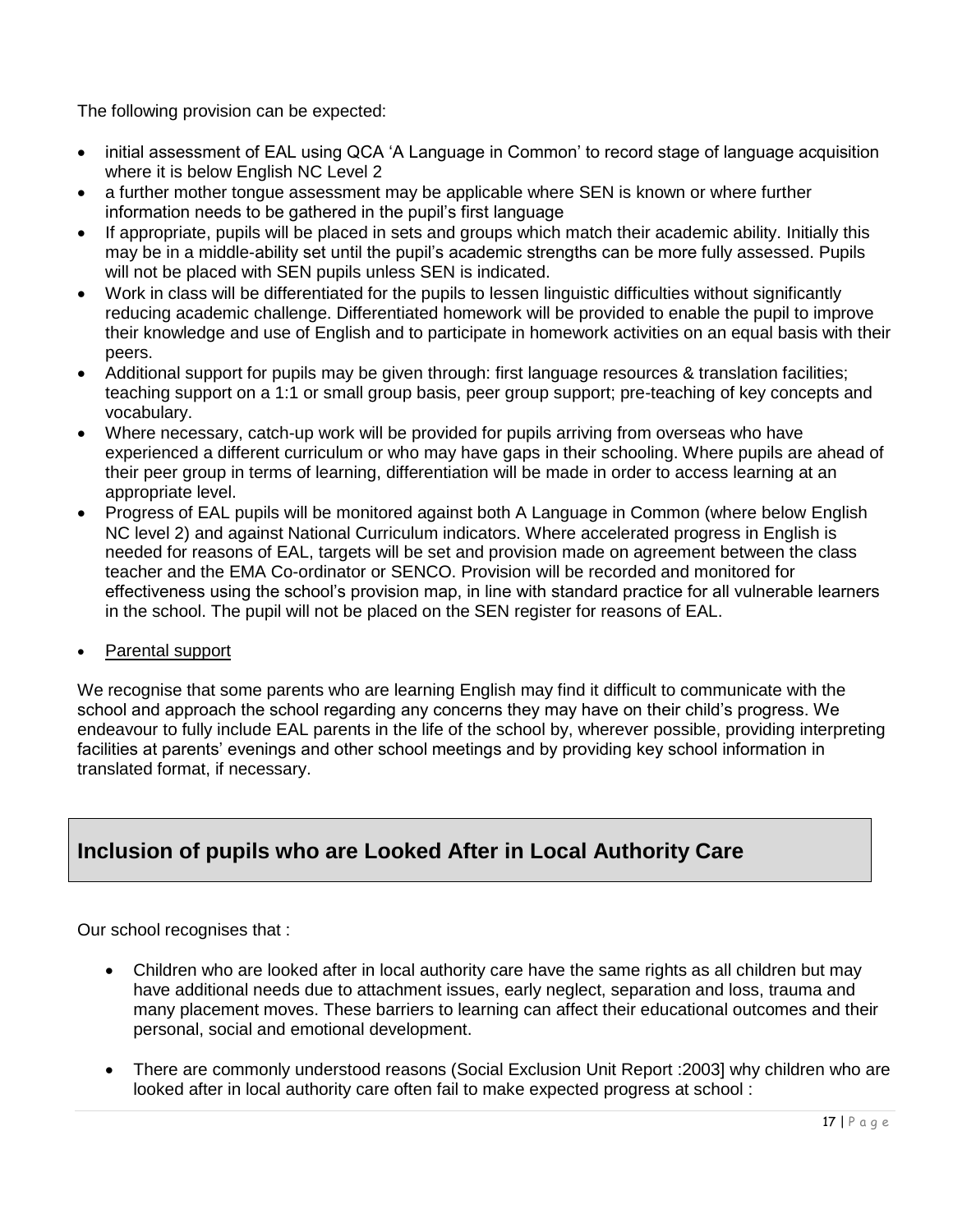- o Placement instability
- o Unsatisfactory educational experiences of many carers
- o Too much time out of school
- $\circ$  Insufficient help if they fall behind
- o Unmet needs emotional, mental, physical
- There is a statutory requirement for all schools to have a designated teacher (DT) for looked after children. The responsibilities of our designated teacher include:
	- monitoring the progress of children who are 'looked after' to ensure that they have the best life chances possible and access to the full range of opportunities in school
	- ensuring that children who are 'looked after' have access to the appropriate network of support
	- checking that the statutory Personal Education Plan (PEP) has been arranged and that it is regularly reviewed, at least every six months
	- ensuring that information concerning the education of children who are 'looked after' is transferred between agencies and individuals
	- preparing a report on the child's educational progress to contribute towards the statutory review. (These are usually held at six monthly intervals or more frequently if there is a concern)
	- discussing feedback from the statutory review (chaired by the Independent Reviewing Officer) with social workers and, where necessary, the carers and a member of the Virtual School team.
	- liaising with the child's social worker to ensure that there is effective communication at all times
	- celebrating the child's successes and acknowledge the progress they are making.

Our school will work closely with the county's The Virtual School (VS) for Children which promotes the educational needs of Looked After Children and monitors admissions, PEP completion, attendance & exclusions.

# **Inclusion of pupils who are very able and/or talented**

In this section the term 'very able' refers to pupils who have a broad range of achievement at a very high level. Those children who are very able have very well-developed learning skills across the curriculum. The term 'talented' refers to pupils who excel in one or more specific fields, such as sport or music, but who may or may not perform at a high level across all areas of learning.

|           | • Physical talents<br>• Visual/performing abilities | sports, games, skilled, dexterity<br>dance, movement, drama         |               |  |
|-----------|-----------------------------------------------------|---------------------------------------------------------------------|---------------|--|
| $\bullet$ | Mechanical ingenuity                                | construction, object assembly (and<br>systematic, working solutions | disassembly), |  |
|           | • Outstanding leadership                            | organiser, outstanding team leader, sound judgements                |               |  |

- Social awareness sensitivity, empathy,
- Creativity **artistic, musical, linguistic**

We respect the right of all children in our school, irrespective of differences in ability, to access a number of areas of learning, and to develop the knowledge, skills, understanding and attitudes that are necessary for their self-fulfilment and eventual development into active and responsible adults.

The aims of our school make specific reference to teaching and learning that takes into account the needs of all children. They also identify the commitment to giving all our children every opportunity to achieve the